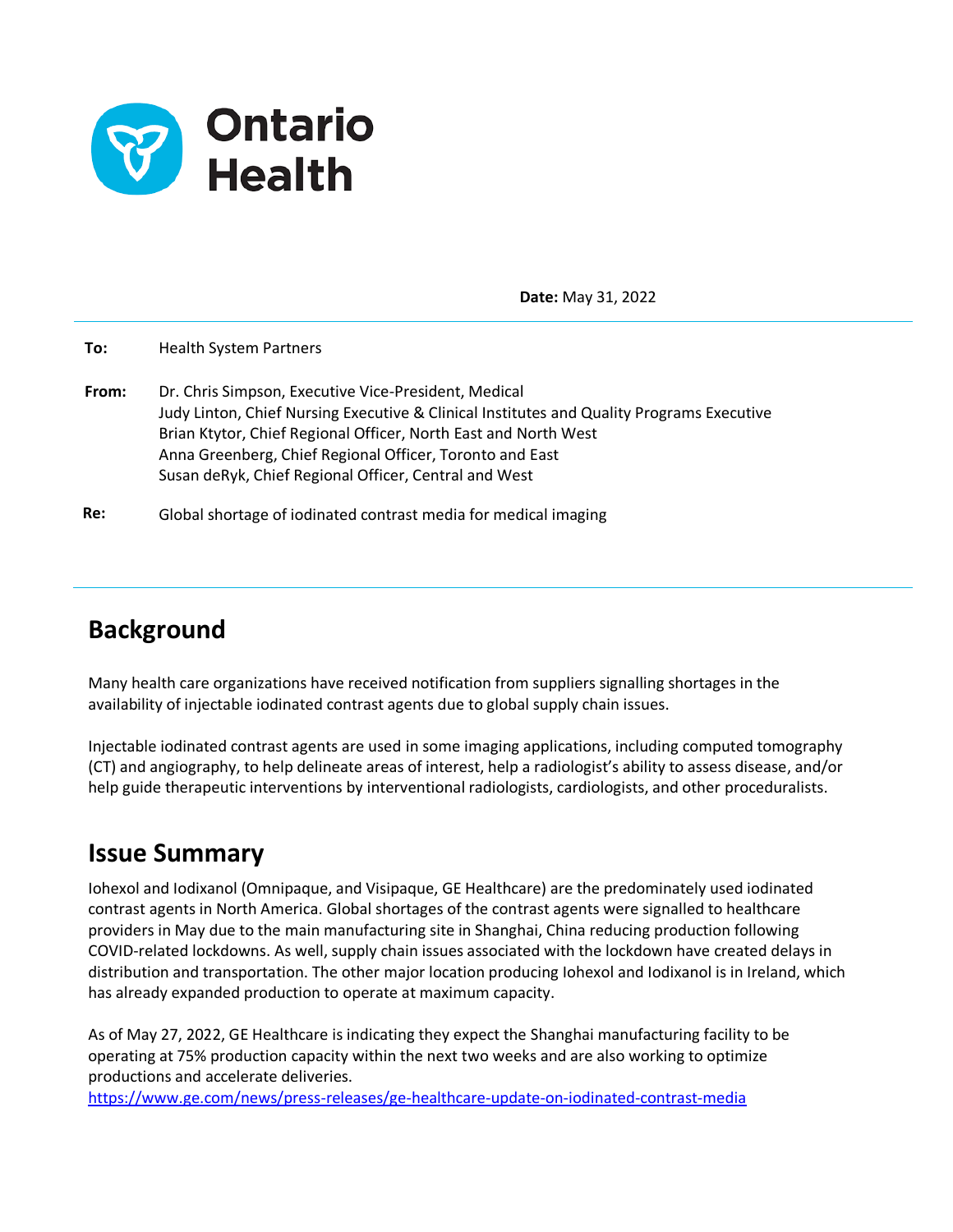However, the situation and impacts to Ontario facilities continues to rapidly evolve and timelines to resolution are not yet clear.

# **Current Recommendations**

All hospitals and other health care facilities, including those who use non-GE contrast, are being asked to immediately institute emergency conservation strategies and patient triage. This includes:

- 1. Regularly evaluate the amount of contrast media on-hand (inventory)
- 2. Delay non-urgent studies/procedures if possible and as needed
- 3. Evaluate incoming imaging requisitions requesting contrast media to determine if an alternate imaging modality can be utilized
- 4. Discuss protocol options with radiology and ordering physicians including, but not limited to, Emergency Department physicians, cardiologists, oncologists and outpatient imaging providers to ensure protocols are evaluated for the appropriate use of contrast media
- 5. Consider contrast injection protocols with ICM doses tailored to patient body weight
- 6. Where appropriate, consider adjusting scanning protocols to scan without contrast and injector protocols to reduce the amount of contrast dose
- 7. Where available, consider implementation of imaging protocols that can optimize contrast dose (i.e. dual energy CT).
- 8. Implement measures to minimize wastage of ICM

#### **Next Steps**

In order to support a province wide approach to equitable access to care, Ontario Health will be undertaking the following:

- 1. Establishing a protocol for organizations to assess and report on current inventory
- 2. Activation of Regional response structures to determine potential for redistribution of contrast media if needed and where possible
- 3. Immediate establishment of a provincial clinical advisory panel to develop guidance around conservation strategies and other potential options, providing real-time input and support sharing best practices in managing the shortage

# **Contact**

Please notify your Ontario Health Chief Regional Officer of any critical issues that may impact patient care.